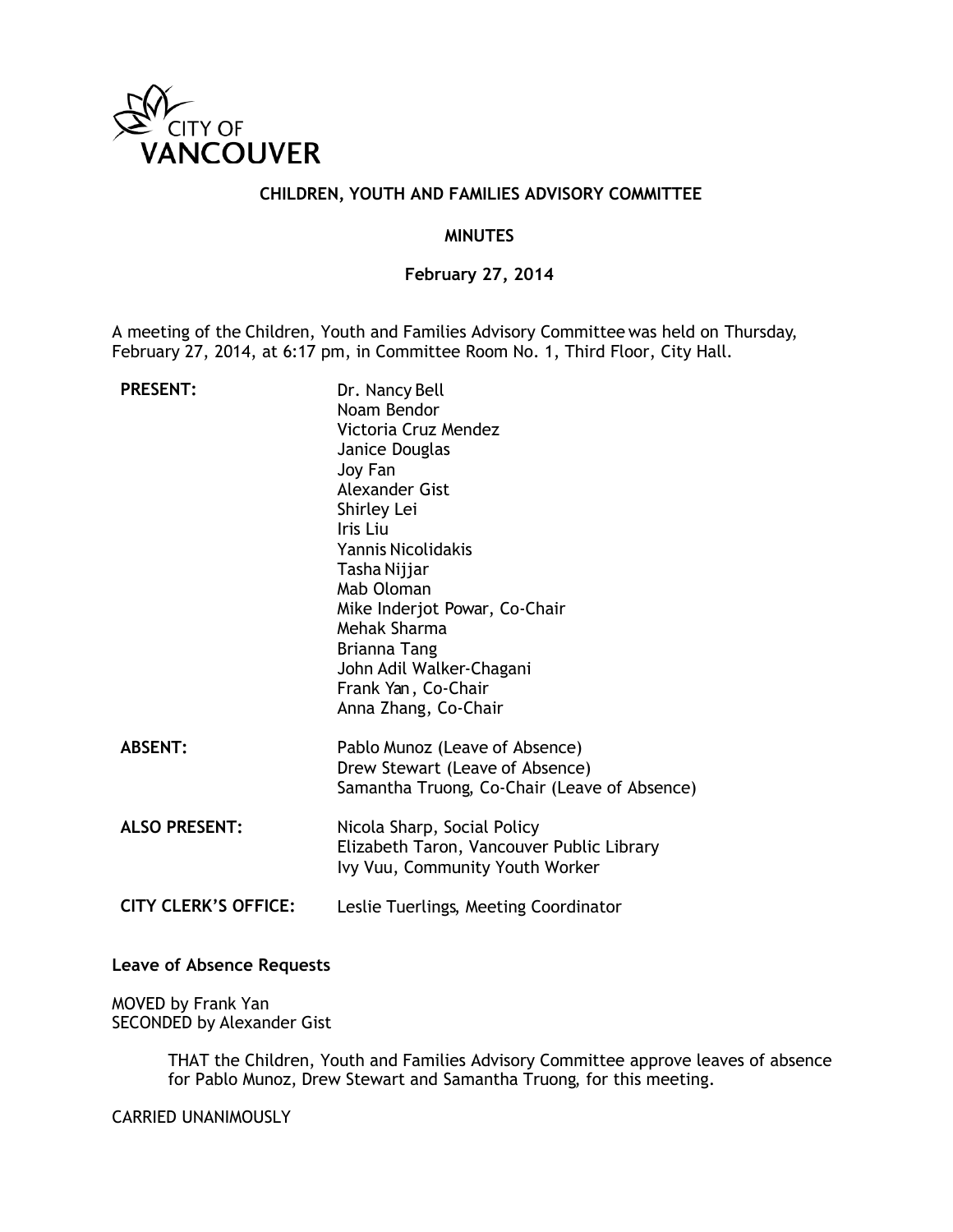#### **Approval of Minutes**

MOVED by Alexander Gist SECONDED by Janice Douglas

> THAT the minutes of the October 30, 2013, Children, Youth and Families Advisory Committee meeting be approved.

#### CARRIED UNANIMOUSLY

*\* \* \* \* \**

*The Committee agreed to vary agenda in order to deal with item 2 first. For ease of reference, the minutes are recorded in numerical order.*

*\* \* \* \* \**

#### **1. Updates from Members**

Based on the proposed sub-committee topics, committee members shared their main areas of focus, which included:

- 
- Mental Health System Livability
- Sanctuary City Initiative Advocacy
- 
- 
- 
- Youth Engagement Fig. 2014 From Growth
- 
- Families  **CIC Funding Cuts** 
	-
	-
- Housing Job Availability
- Inclusion  **Anti-bullying Movement**
- Affordability/Debt Canadian Autism Network
	-
- Poverty **Child Care**

#### **2. Presentation: Society for Children and youth of BC & Youth Friendly Toolkit**

Anique Ross, Child and Youth Friendly Communities Manager, gave a brief overview of the Society for Children and Youth of BC and provided a presentation on the Child and Youth Friendly Communities of BC as well as the Youth Friendly Toolkit. Objectives of these initiatives include:

- Developing a climate in BC communities that respect children's rights,
- Meeting children's need for safe, healthy communities that allow children to thrive, and
- Involving children and youth actively in creating their community's future.

*\* \* \* \* \**

*The Committee agreed to vary agenda in order to deal with item 4 next. For ease of reference, the minutes are recorded in numerical order.*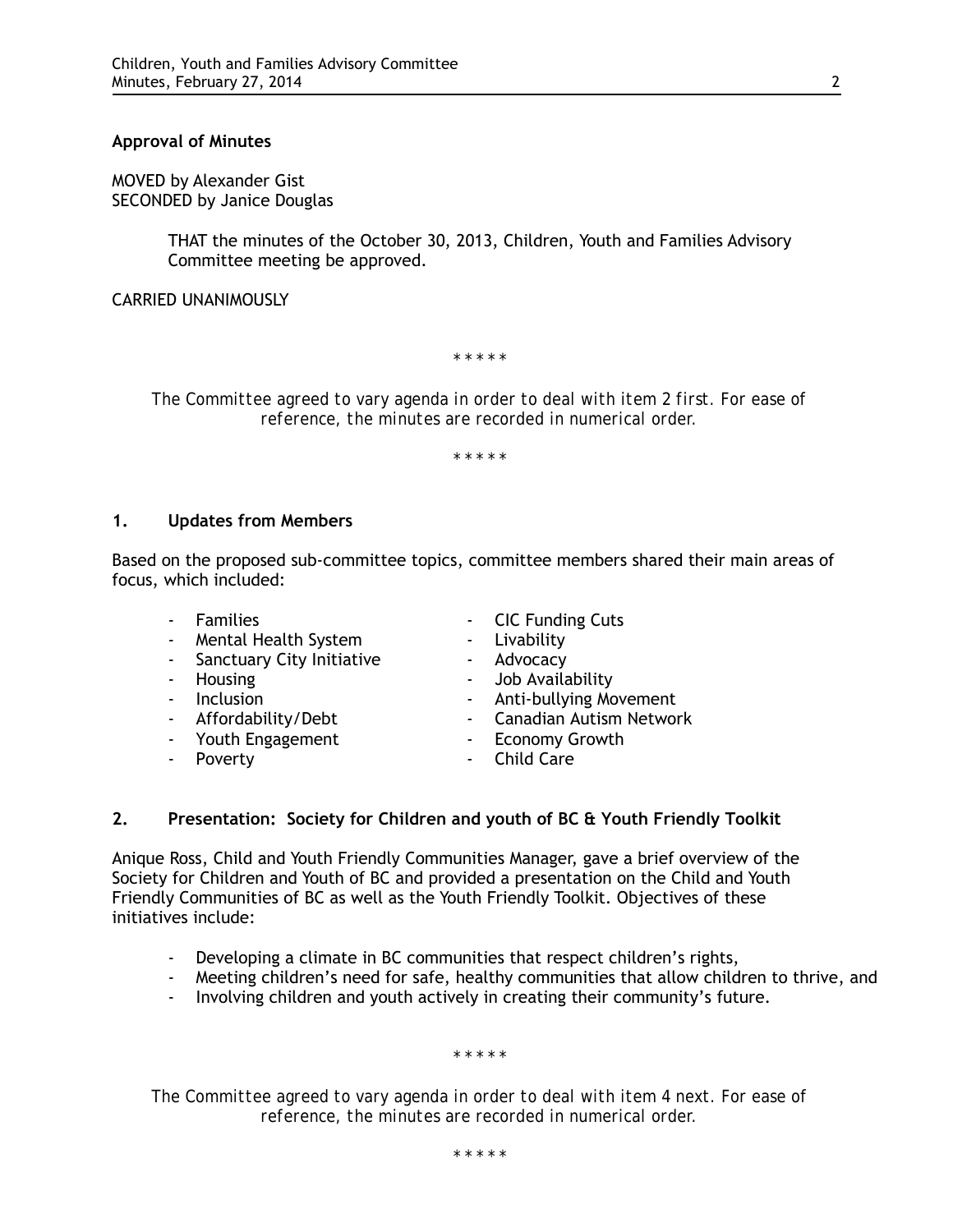### **3. Discussion: Letter of Support for the Fresh Voices Committee's Make it Count Recommendations**

It was agreed that the letter of support for the Fresh Voices Committee's Make it Count Recommendations will be assigned to one of the new sub-committees at a later date.

## **4. Formation of Sub-Committees**

The committee broke up into groups to discuss the following topics of interest raised at the previous Children, Youth and Families Advisory Committee meeting:

- Families
- Youth Engagement
- Community
- Health
- Jobs/Employment

The above five topics are the proposed sub-committee groups. Please email Mike Powar to let him know which sub-committee(s) you are interested in participating in.

### **5. Schedule Working Session**

The Committee agreed that the next working session will be Thursday, April 3, 2014.

### **Adjournment**

MOVED by Frank Yan SECONDED by Iris Liu

THAT this meeting be adjourned.

CARRIED UNANIMOUSLY

The Committee adjourned at 7:57 pm.

\* \* \* \* \*